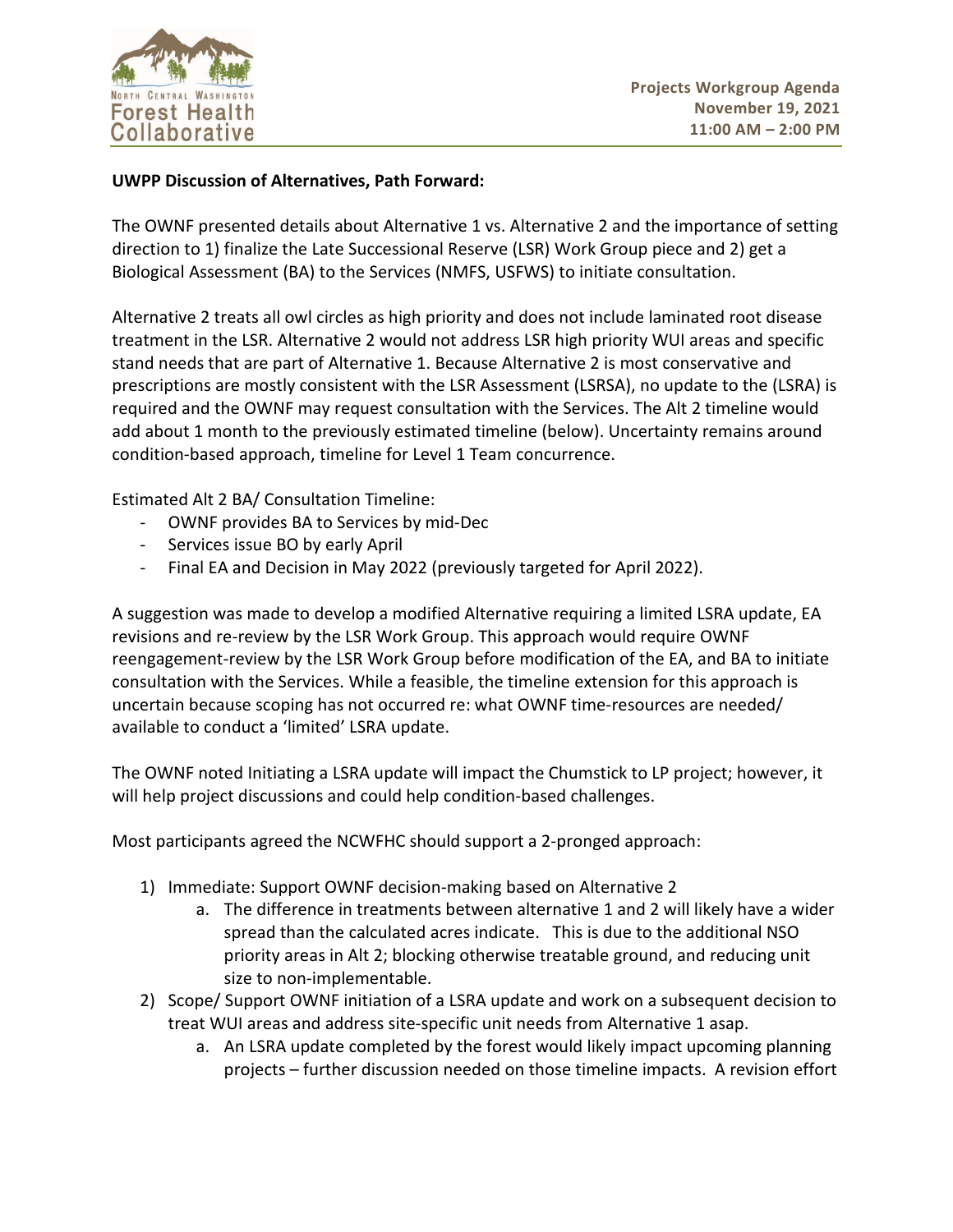was initiated in 2017-18 and might be appropriate to pick that up and continue the effort.

b. An LSRA update would likely help upcoming projects by using the best available science that supports increased landscape resilience (Upper Swauk Restoration, Chumstick to LP, etc.)

PWG participants were unable to reach full consensus during the allotted topic time; however, follow-up discussion and a decision request will be carried forward to the Dec 1 Steering Committee mtg.

## **Twisp Restoration Project**

After NCWFHC members supported the MVRDs proposed path forward for the Twisp Restoration Project (smaller project footprint/ less-complexity/ modified EA), the MVRD asked the NCWFHC/ PWG a follow-up question regarding interest in partner-led support, which Sarah summarized for the group because Ranger Furr was unable to attend:

Does the NCWFHC want to develop a strategy to leverage the 70%-80% of work done to date with outputs from DNR NEWFIRE reanalysis to ID/ prioritize areas within the original Twisp Restoration Project area that will not be covered under new EA but that still need restoration, and take on partner-support for this priority work (e.g., via a second EA/ contracted NEPA)?

Participants shared ideas and thoughts about remaining priority areas-needs. Some participants questioned the need for more treatment in the Upper Twisp. Participants agreed a reassessment of road decommissioning in the Middle Twisp was needed. TWS can provide technical support for any supplemental analyses regarding large tree specificity. DNR is proceeding with NEWFIRE reanalysis work; data will be available.

A few participants indicated OWNF has Programmatic tools available to support full Aquatics package timeline and address remaining restoration priorities and did not agree with exploring partner-led support for a complementary EA, contracted NEPA at this time. Other participants understood a second EA may be necessary ensure priorities in remaining areas (including areas in the Upper Methow, Twisp and Wolf Creek) stay on track.

A few participants proposed shifting work altogether to look at other potential areas-priorities on the landscape and develop a different project with MVRD, from "start-to-end". A few participants felt the PWG-NCWFHC should wait for outcomes from the Forest Restoration Strategy Refresh [Target: June 2022] to support discussion with MVRD about new or planned efforts, including the next-scheduled Upper Methow planning area.

During allotted time, PWG participants were unable to reach agreement to take on development of a near-term, partner-led, additive strategy for Twisp project restoration.